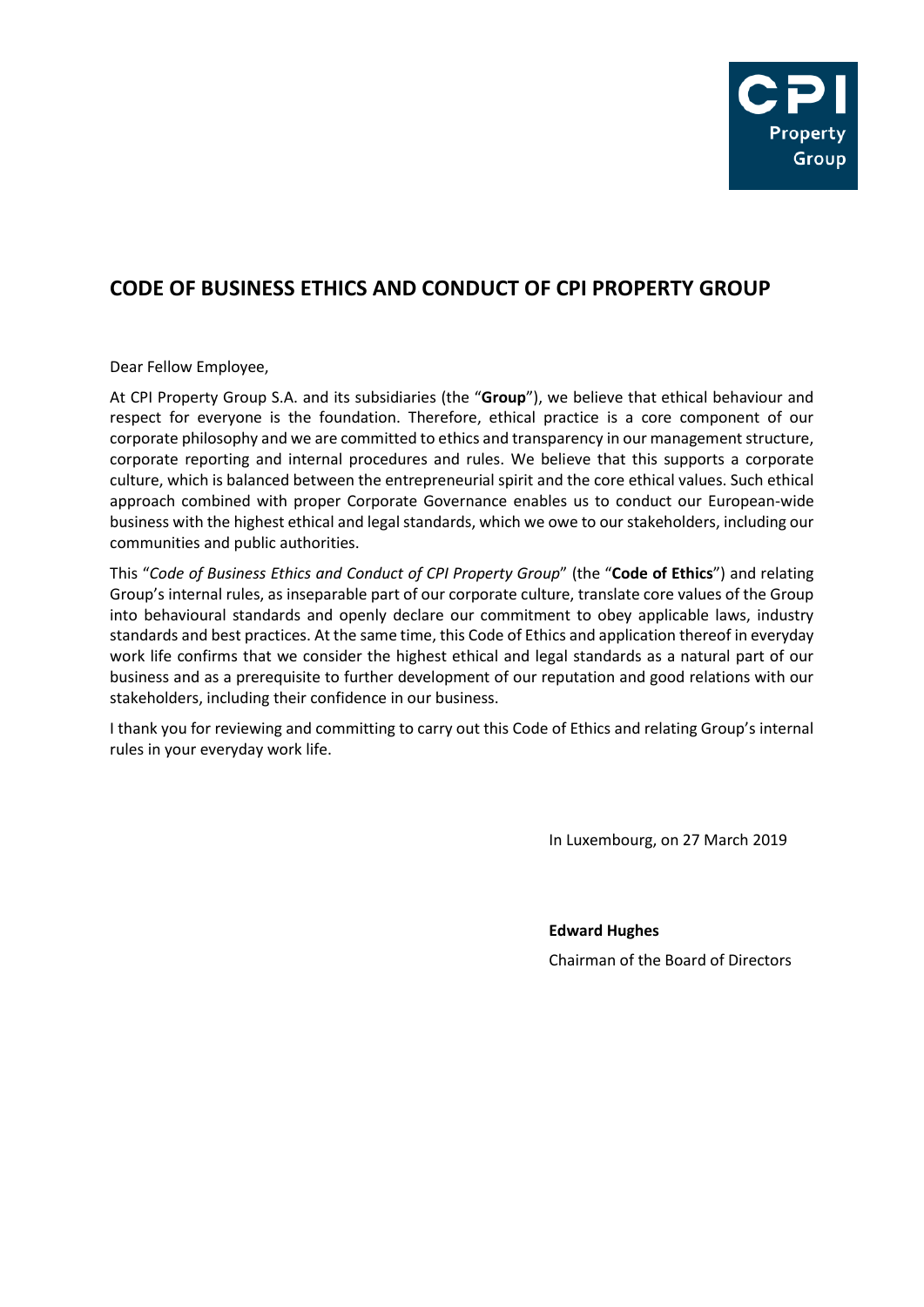# **CONTENT**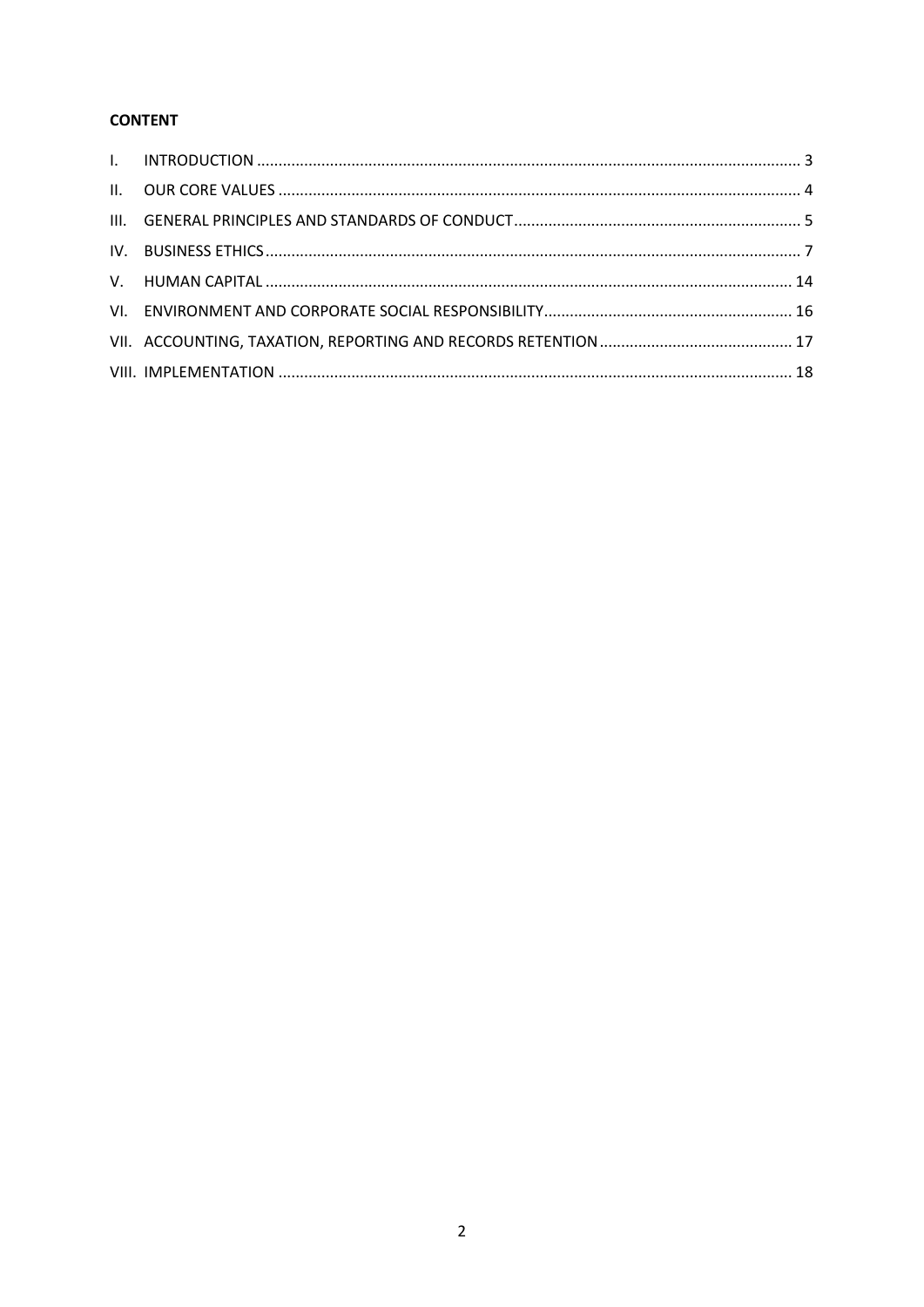### <span id="page-2-0"></span>**I. INTRODUCTION**

### *Nature, Purpose and Applicability of Code of Ethics*

The Group's<sup>1</sup> essential tenet is to comply with applicable laws, industry standards and best practices. Therefore, we obey applicable laws, both in letter and in spirit, and continually review and implement industry standards and best practices, including those relating to Corporate Governance and Compliance. This approach ensures that our internal procedures and rules, including this Code of Ethics, comprise all pivotal pillars of Corporate Governance and Compliance, including environmental issues, conduct of employees, suppliers and tenants, sanctions and export controls, whistle-blowing, procurement, data and information protection, conflict of interests, as well as prevention of insider trading, bribery, corruption, frauds, money laundering, terrorist financing and anti-competitive practices.

This Code of Ethics, as key integral part of our internal rules, together with our Group policies<sup>2</sup>, forms a framework of our Corporate Governance and Compliance. It states basic standards of conduct for all employees and agents acting on behalf of the Group, as well as for all members of the Group's corporate bodies and management (employees, agents and members of the Group's corporate bodies and management hereinafter the "**Representatives**"), and shall serve as prevention to illegal, nonethical or otherwise socially improper conduct.

We also strive our shareholders, investors, customers and other business partners to comply with this Code of Ethics.

### *Leadership as Model Role for Others*

1

As said above, this Code of Ethics is applicable to all Representatives of the Group. However, as we consider personal example of managing employees to be crucial for legal, honest and ethical development of the Group and its business, we impose higher demands and expectations on members of the Group's corporate bodies and management. They shall, in particular:

- Lead by example in respect of compliance with applicable laws and the Group's internal rules, and application thereof in the Group's everyday business life;
- Check that employees understand the Group's internal rules and contribute to sound work environment, which is open to asking questions and whistle-blowing;
- Prevent and notify, if necessary, any improper or unacceptable conduct;
- Adopt adequate remedial measures, if any improper or unacceptable conduct occurred; and
- In respect of their scope of expertize, review new applicable laws, industry standards and best practices, and propose amendments to the existing Group's internal rules.

<sup>&</sup>lt;sup>1</sup> Any reference to the Group herein shall be construed as reference to any Group company, and any reference to the Representative of the Group (as defined below) shall be construed as reference to any Representative of any Group company.

<sup>&</sup>lt;sup>2</sup> In particular, the Group Policies on Environment and Corporate Social Responsibility, Human Capital and Employment, Securities Trading and Inside Information, Sanctions and Export Controls, Whistle-blowing, Procurement, Anti-Bribery, Anti-Corruption and Countering of Bribes, Anti-Money Laundering and Counter-Terrorist Financing, Data Protection, and Code of Conduct for Suppliers and Code of Conduct for Tenants.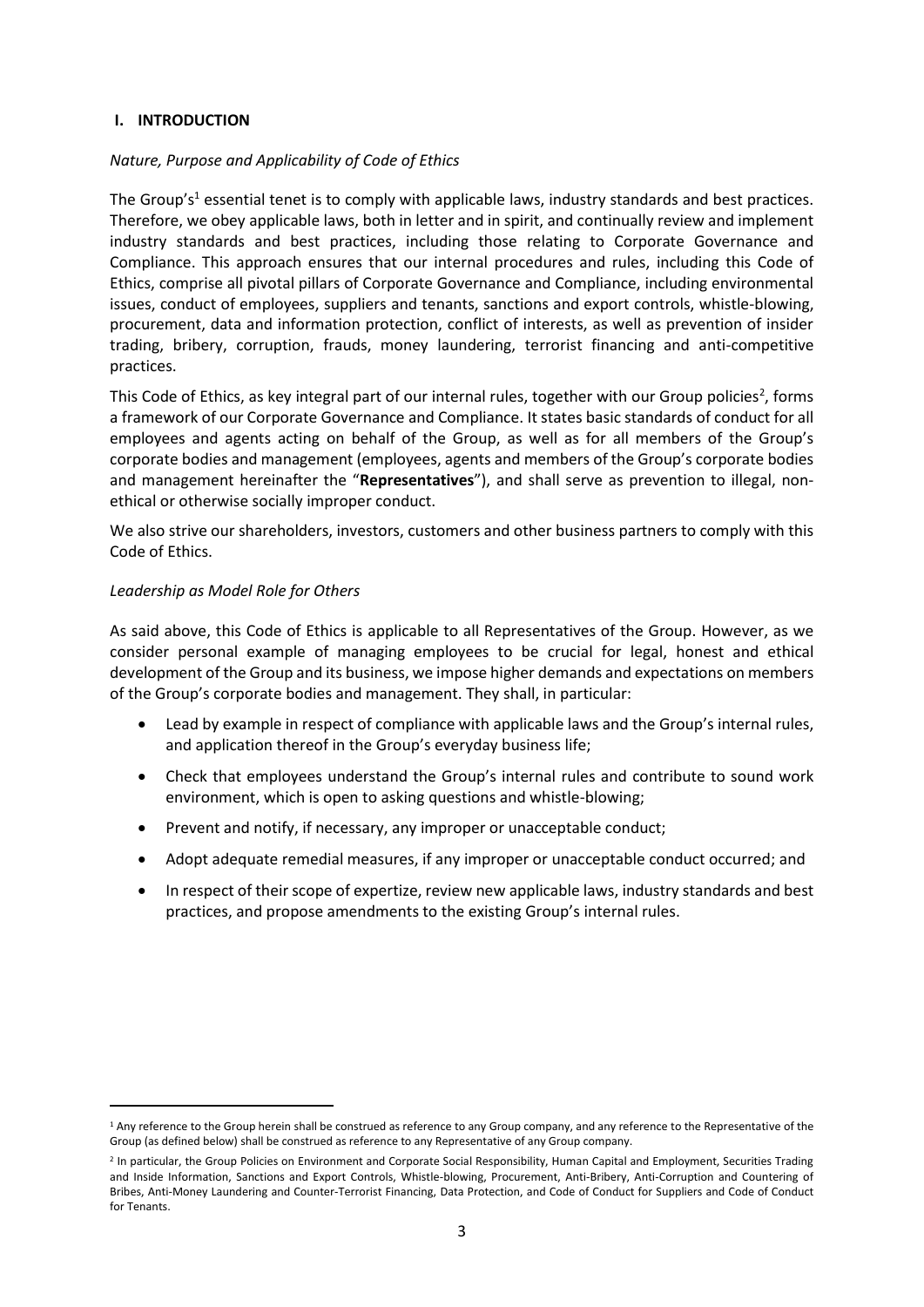### <span id="page-3-0"></span>**II. OUR CORE VALUES**

Current business, legal and ethical environment demands greater openness and trust than ever before. In today's business world, it is not only about what you achieve, but also how you go about achieving it. This Code of Ethics helps us build openness and trust by explaining our core values, being:

- **Compliance with applicable laws, industry standards and best practices** In all countries, where we operate, our primary concern is to comply with applicable laws, industry standards and best practices. Therefore, we, in particular, prevent conflict of interests, money laundering and terrorist financing, and neither support, nor tolerate any insider trading, sanctions circumventing, bribery, corruption or frauds, any kind of anti-competitive conduct, discrimination or harassment, but protect environment and support sound social values and good relationships with our employees, shareholders, investors, customers and other business partners and stakeholders.
- **Fairness**, **Integrity and Professionalism**  We promote the highest standards of integrity by always conducting our affairs in an honest and ethical manner. Each of us makes a commitment not to allow any kind of situation to undermine our standards for fairness and integrity in dealing with employees, shareholders, investors, customers and other business partners, public authorities, communities and other stakeholders. We always keep the highest standards of professional correctness and courtesy in any interaction and communication with our employees, shareholders, investors, customers and other business partners, public authorities, communities and other stakeholders.
- **Experience, Quality and Entrepreneurship** We have excellent know-how in our field of expertize, understand thoroughly our business and intend to deliver solely top-quality performance to our customers. We actively support a culture of empowerment and accountability, in which our employees can thrive personally and professionally, enhancing creativity in every discipline of the Group.
- **Pro-Active Approach and Teamwork** Each of us is committed to help to, and to take proactive approach in relation to, our shareholders, investors, customers and other business partners, public authorities and communities, as well as to his/her fellow employees. We try to satisfy wishes and needs of other people, and to recognize and understand their problems. The Group is proud to comprise a European-wide team of endowed and gifted people who are aligned, motivated and rewarded in contributing to the team and to the long-term value of our Group.
- **Stability** We are strong, successful and stable Group, standing for a symbol of reliability to our employees, shareholders, investors, customers and other business partners and stakeholders.
- **Safety** We are committed to a healthy and injury-free workplace and to the safety of our employees, contractors, visitors and the communities, in which we operate. Safety is fundamental to our overall operational and managerial excellence.
- **Community** As our corporate culture is centred around respect and professionalism, we believe in giving back to our communities. Therefore, key priority of our Group and Representatives is a commitment to contribute to the sustainable economic, social and environmental development of these communities.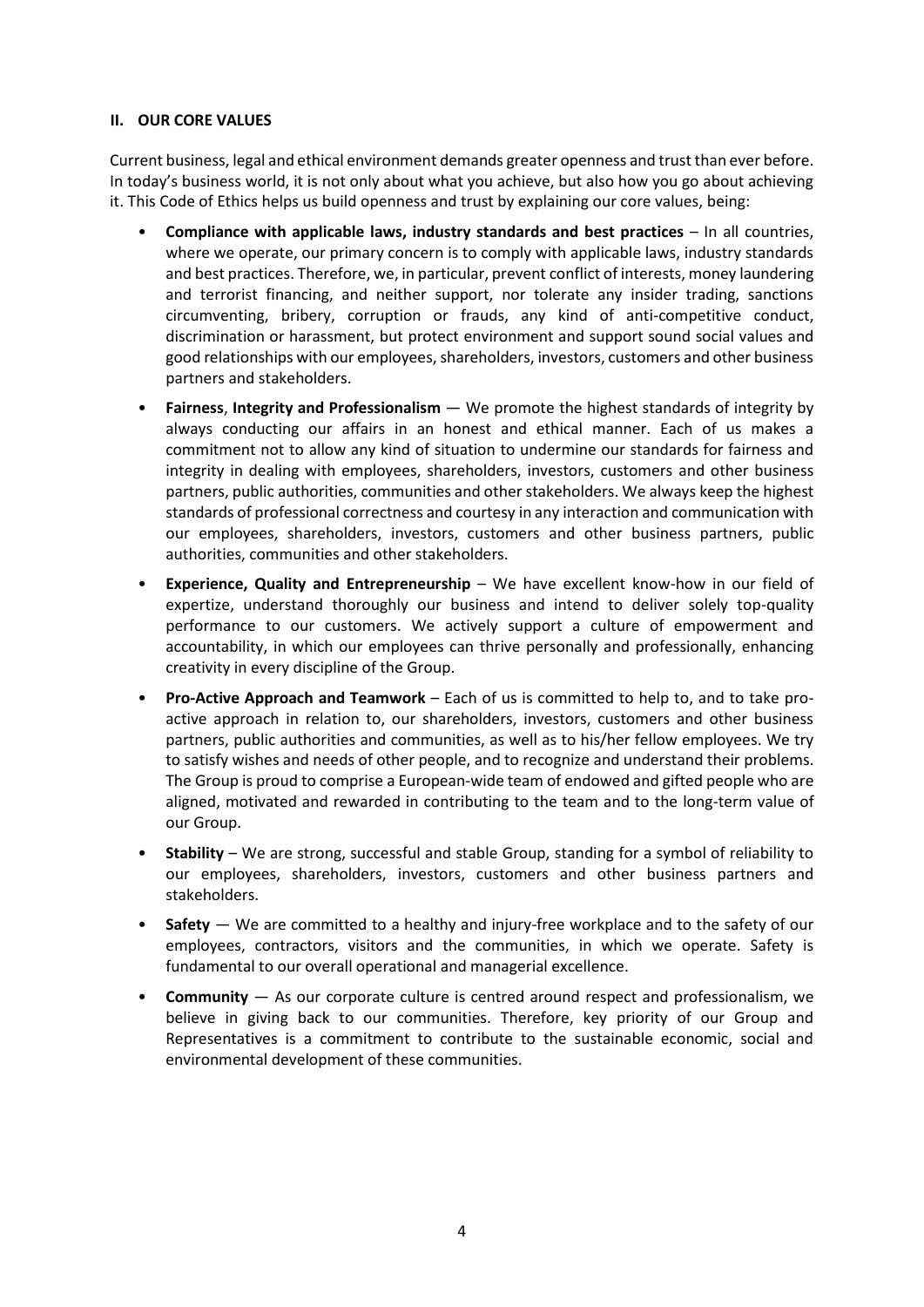### <span id="page-4-0"></span>**III. GENERAL PRINCIPLES AND STANDARDS OF CONDUCT**

#### *Towards Customers*

*(for more details please refer to CPI Property Group Code of Conduct for Tenants)*

We endeavour to build a partnership with our customers (including tenants) that operates in a manner consistent with our values, including ethical, social and environmental aspects. We strive to ensure that our customers share with us such values. At the same time, our priority is maximum satisfaction of needs and expectations of our customers. Therefore, we conduct our business with due care and primary focus on protection and support of our customers' interests (in this respect, we, among others, conduct "tenant training programs" for shopping centre tenants). We avoid any steps and actions, which could damage our trustworthiness in our customers' eyes or distort their perception of our services.

As assurance of infrastructural health and safety compatibility is a prerequisite to our customers' satisfaction, we:

- Comply with the highest customer general safety and fire safety standards;
- Regularly monitor and assess safety-related issues as part of our extensive due diligence activities;
- Carry out regular on-site customer property management; and
- Ensure transparency of all measures and work conducted for customers.

We also pay due attention to customers' complaints and inform them on handling the complaints, including remedial steps and measures to be taken. We always prefer amicable solution of any disputes. If such amicable solution cannot be reached, we inform the customer on all available out-ofcourt solutions of the respective dispute.

### *Towards Business Partners*

*(for more details please refer to CPI Property Group Code of Conduct for Suppliers)*

We endeavour to build a partnership with our business partners (including suppliers and lenders) that operates in a manner consistent with our values, including ethical, social and environmental aspects. We place the same ethical, social and environmental requirements on our business partners as on ourselves and our Representatives.

We establish and develop honest and correct relationships with our business partners based on mutual trust and abiding to contractual obligations. We prefer long-term relationships with our business partners and enter into relationships only with those adhering to applicable laws and using financial resources not coming from illegal activities. In contractual negotiation and invoicing, we act in fair and transparent manner. We respect right of our business partners on protection of their trade secrets and other confidential information.

### *Towards Employees*

### *(for more details please refer to CPI Property Group Human Capital and Employment Policy)*

We recognize and respect all legitimate rights of employees, including participation in trade unions. We create safe working conditions and environment of trust and mutual respect, enabling each employee to develop his/her knowledge and skills. We strictly adhere to applicable laws on healthy and injury-free workplace. We invest into continual education of our employees and participate on their further professional development. We provide adequate remuneration for the work done and, in addition, reward exceptional performance.

We neither support, nor tolerate any kind of discrimination or harassment, but we support diversity and create conditions for work engagement of disabled individuals. We respect personal life of our employees by facilitating work-life balance. We conduct background checks of candidates as to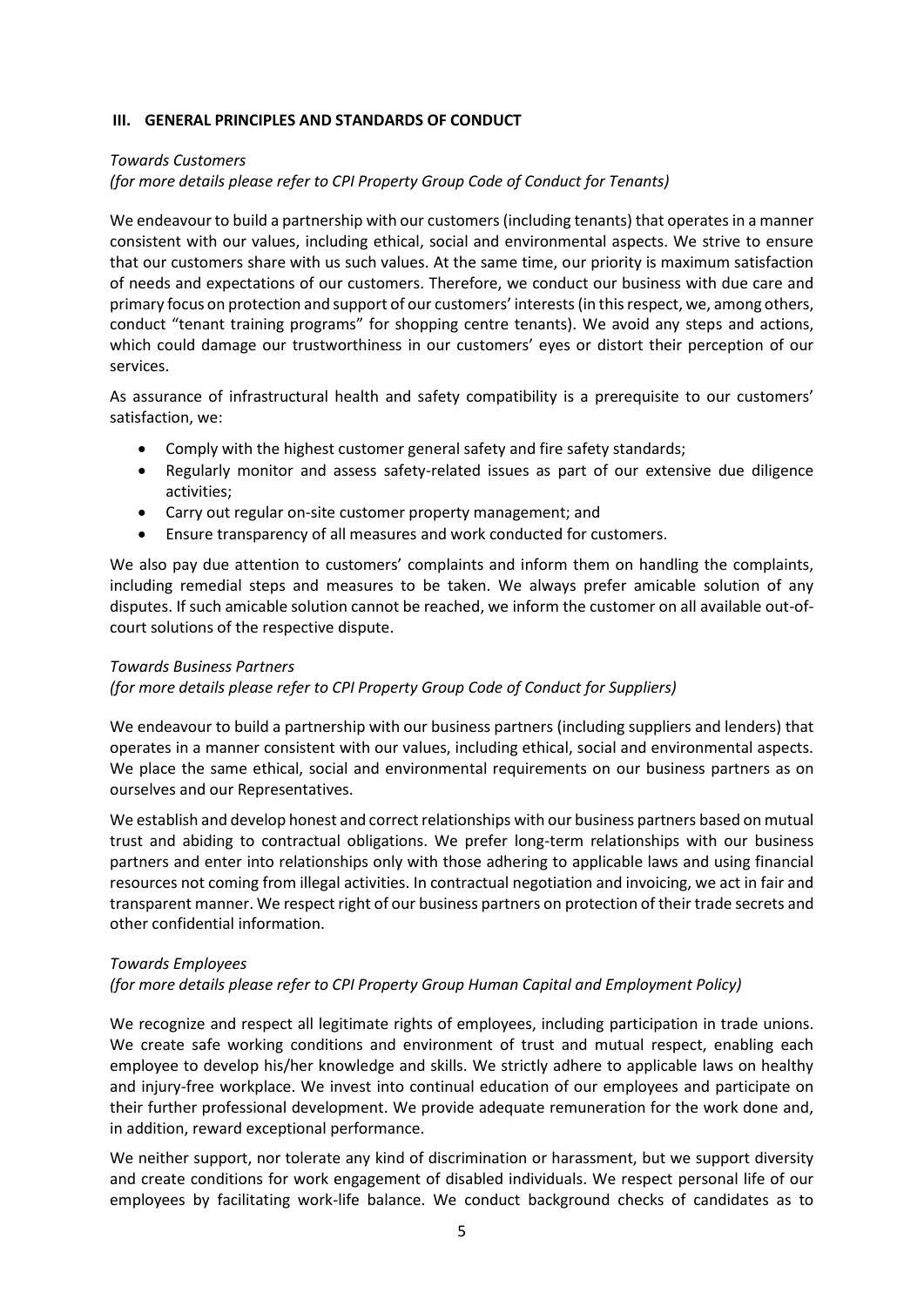previous breaches of applicable laws or ethical rules.

On the other hand, our employees are expected to advance the Group's legitimate business interests. They shall not enter into competition with the Group, provide unjustified advantages to any third party to the detriment of the Group or take advantage of business opportunities available to the Group for themselves or for their family members.

#### *Towards Shareholders and Investors*

We strive for continuous long-term increasing of value for our shareholders and investors (including bondholders). We apply Corporate Governance rules in order to achieve balanced relationships between shareholders, investors, corporate bodies, executive management, employees, customers and other stakeholders. We provide our shareholders and investors with information on a regular basis in transparent and non-discriminatory manner.

#### *Towards Public Authorities and Regulators*

We respect powers and competences of all relevant public authorities and regulators (including the respective stock exchanges), and their rules, decrees, decisions and other acts. We provide them with due and appropriate cooperation and information.

#### *Towards Communities and Society as a whole*

We strive to contribute to friendly and peaceful cohabitation in our communities. We are committed to high standards in environmental, social and ethical matters. Our staff receive training on our policies in these areas and are informed, when changes are made to these policies. Our environmental policy is to comply with applicable laws, while pursuing energy most efficient solutions wherever possible.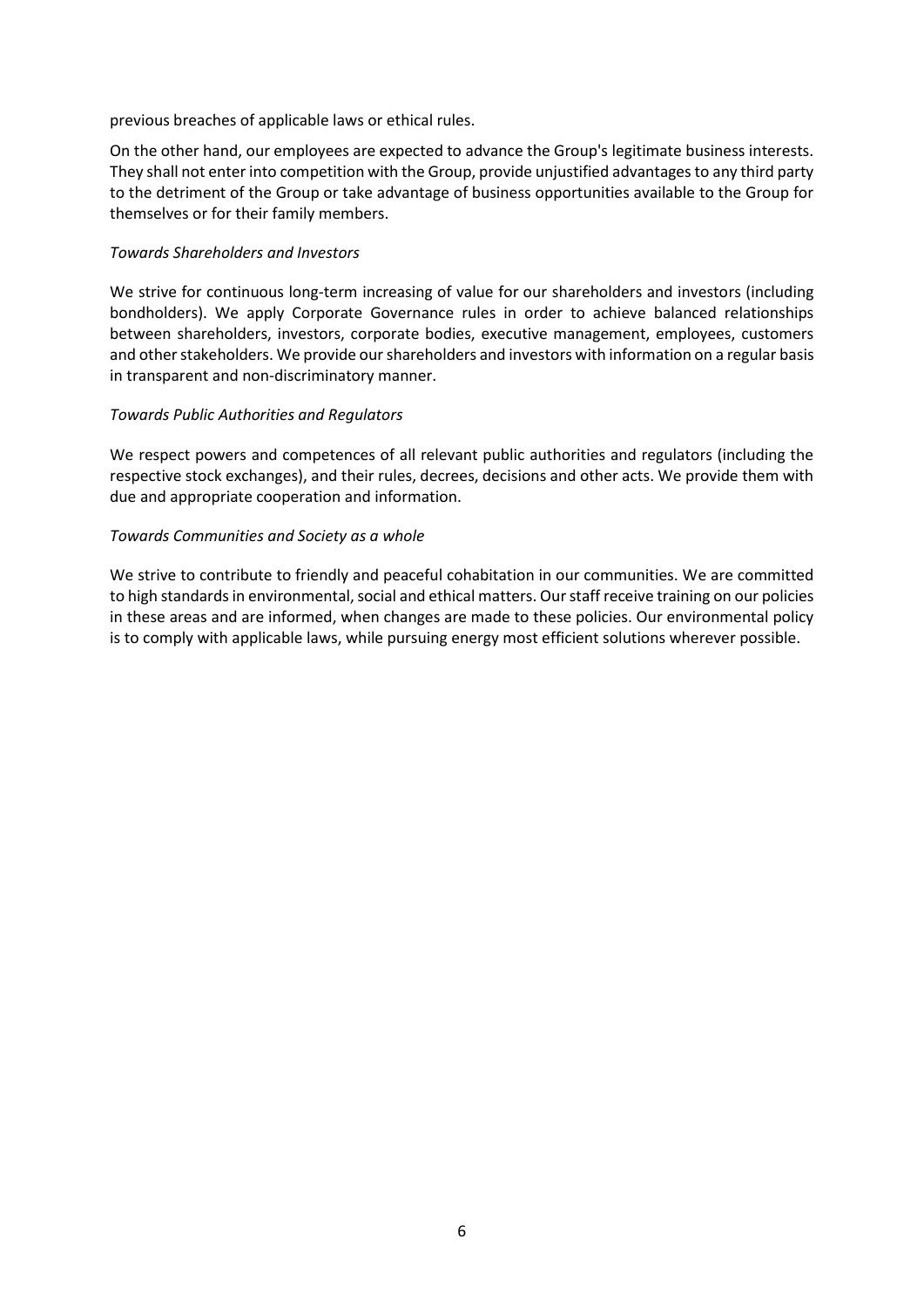### <span id="page-6-0"></span>**IV. BUSINESS ETHICS**

It is our policy to comply with applicable laws of each country, where we operate. Our Representatives shall be aware of such applicable laws that impact our business, comply therewith and refrain from any activity, which is non-ethical, illegal or would endanger the safety of others. Our Representatives shall also ensure that their actions cannot be interpreted as being, in any way, in violation of applicable laws, whereas the Group will not condone any activity of any Representative, who achieves results through violation of applicable law or through non-ethical business dealings.

Therefore, this Code of Ethics elaborates below on crucial legal and ethical issues in order to help the Representatives to be compliant in respect of such issues.

### *Conflicts of Interests*

*(for more details please refer to CPI Property Group Anti-Bribery, Anti-Corruption and Countering of Bribes Policy)*

A conflict of interests may arise, when the Representative's personal interests (or personal interests of his/her family members) interfere or appear to interfere with his/her ability to act in the best interest of the Group.

We respect the rights of our Representatives to manage their personal affairs and investments, and we do not wish to impinge on their personal lives. However, any activities that create or may create a conflict of interests are prohibited, unless specifically approved in compliance with applicable laws and the Group's internal rules. In turn, our Representatives may not engage in transactions directly or indirectly, which lead or could lead to a conflict of interests, or, as the case may be, shall avoid any situation that causes or could cause such a conflict of interests.

Even the appearance of a conflict of interests, where none actually exists, can be detrimental to the Group and shall be avoided. This also means that, as in all other areas of their duties, the Representatives working with customers, business partners, competitors or any other persons cooperating with the Group, shall act in the best interests of the Group to exclude considerations of personal preferences or benefits.

Be aware that our employees can work for another employer being active in the same business only with our previous written consent, and members of the Group's corporate bodies shall in case of a (possible) conflict of interests comply with the respective corporate laws and the Group's internal rules.

We expect our Representatives to be free from influences that conflict with the best interests of the Group or might deprive the Group of their undivided loyalty in business dealings. Otherwise, our Representatives are required to refuse any intervention, coercion or influence that could jeopardize the impartiality of their decision-making relating to our business affairs and, at the same time, to inform their supervisor and the Compliance Officer of the Group (the "**Compliance Officer**"). The same notification duty applies, if such Representative is uncertain, whether or not a conflict of interests exists or will exist. Members of the Group's corporate bodies and management shall in such cases report to, and consult with, the Audit Committee of CPI Property Group S.A.

### *Whistle-blowing*

*(for more details please refer to CPI Property Group Whistle-blowing Policy)*

We expect our Representatives, as well as shareholders, investors, customers and other business partners and stakeholders to speak out, if they have any concerns about a breach of applicable laws, this Code of Ethics, other Group's internal rules or about any other illegal or non-ethical matters. Therefore, we have a whistle-blowing procedure, which enables anyone to raise in confidence, whether anonymously or otherwise, concerns on such possible improprieties relating, but not limited, to: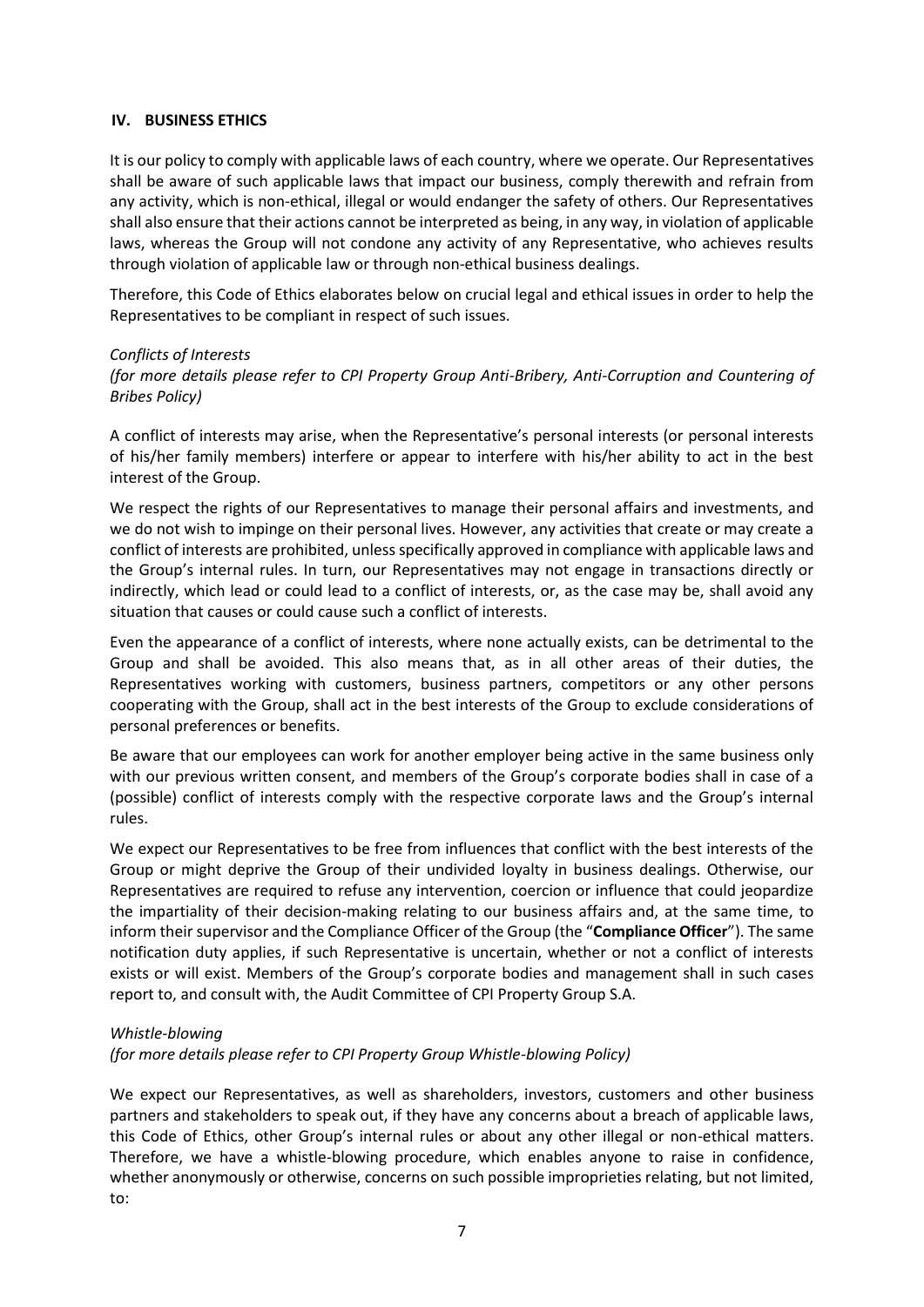- Conduct, which is an offence or breach of applicable laws, this Code of Ethics, other Group's internal rules;
- Alleged miscarriage of justice;
- Health and safety risks;
- Unauthorised use of public funds;
- Possible frauds, corruption and bribery;
- Sexual, physical or verbal harassment;
- Bullying or intimidation of employees, customers or other persons;
- Abuse of authority; or
- Other illegal or non-ethical conduct.

Reports can be made to the e-mail [whistleblowing@cpipg.com.](mailto:whistleblowing@cpipg.com) All reports made in good faith shall be kept confidential and no person making a report will be made by the Group subject to discrimination or adverse treatment by virtue of making that report. However, anyone making that report under the whistle-blowing procedure shall acknowledge and accept that the Group may, by reason of the matters reported, need to address this with the relevant public authorities, and that it may have consequences for the reporter under applicable laws.

Under the whistle-blowing procedure, arrangements are in place for independent investigation and for appropriate follow-up actions to be taken.

# *Prohibition of Corruption, Bribery and Frauds*

*(for more details please refer to:*

- *CPI Property Group Anti-Bribery, Anti-Corruption and Countering of Bribes Policy)*
- *CPI Property Group Procurement Policy)*

We do not tolerate corruption, bribery or frauds in any form. Regardless of our geographical location, the Group and its Representatives shall comply with applicable anti-corruption, anti-bribery and antifraud laws (including UK Bribery Act of 2010 and US Foreign Corrupt Practices Act of 1977). In particular, no Representative shall directly or indirectly:

- Offer, make, promise or authorize the transfer of anything of value to a public official (or his/her family member) to obtain or retain a business advantage or to influence any decision by such official in his/her official capacity, unless authorised by applicable laws;
- Offer, make, promise or authorize the transfer of anything of value to any private person or entity to improperly influence that person in the legitimate performance of his/her expected duties and obligations; and
- Accept or receive anything of value from any person, where such a thing is offered, promised or given with the intention of improperly influencing that Representative to obtain or retain business for the Group or secure an improper business advantage.

Our Representatives are required to report any actual or suspected corruption, bribery and frauds to the Compliance Officer or through the whistle-blowing procedure. For the purposes of combating corruption, our employees have the anti-corruption clause in their employment contracts or the anticorruption clause is contained in our respective documents regulating employment relationships between the Group and its employees. Any violation of the above rules is considered a gross violation of work discipline.

Further, as giving gifts or entertainment to public officials is highly regulated and very often prohibited,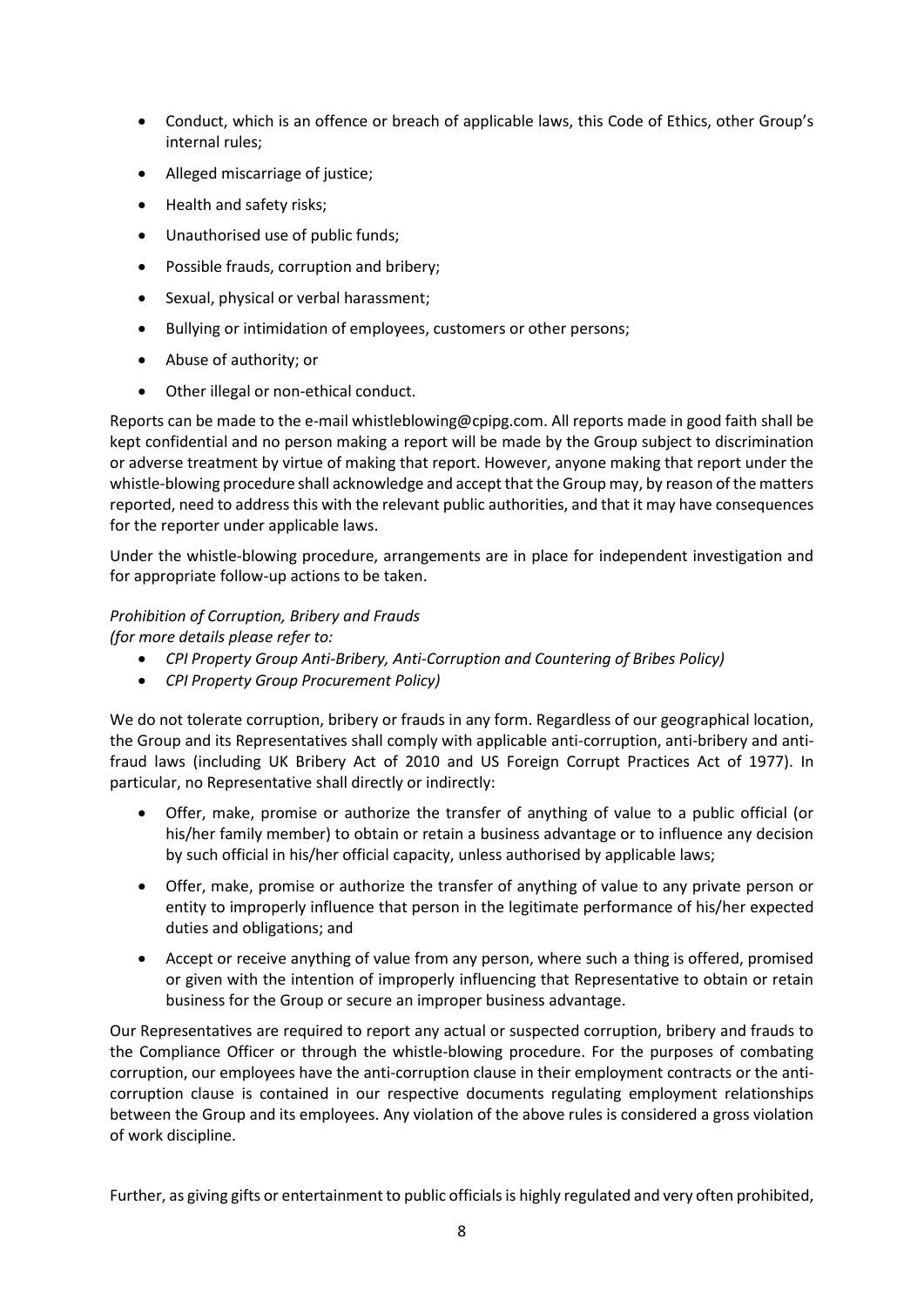each Representative shall avoid any activity that may be construed as a bribe, corruption or improper payment. In such cases, the Representatives shall always obtain relevant approval within the Group, and never offer gifts or entertainment to public officials without first checking with the Compliance Officer.

Procurement within the Group shall be conducted in a cost-effective, transparent and nondiscriminatory manner and in compliance with applicable laws. Therefore, we expect our suppliers and other business partners to compete fairly and vigorously for our business, and endorse the principles of this Code of Ethics and other relevant Group's internal rules. We select our suppliers and other business partners strictly on merit, rather than on improper benefit given or offered. Our Representatives may neither give to, nor accept from, anyone who conducts or seeks to conduct business with the Group, any gift, service or special treatment of any kind, unless:

- It is provided with good intentions and for legitimate business purposes;
- It is consistent with good business practices and ethical standards;
- It is permitted by applicable laws and the Group's internal rules;
- It is permitted by the counterparty's own business policies;
- It is of value not exceeding normal business practices, not in the form of cash payment and cannot be interpreted as a bribe or reward;
- There is no expectation that such special treatment will follow;
- It does not create an appearance of impropriety;
- Potential publicizing the information on providing such gift, service or special treatment of any kind would not be detrimental to the Group's reputation; and
- Providing such gift, service or special treatment of any kind was approved within the Group, if required.

We always treat our customers honestly, fairly and objectively. Our Representatives may provide gifts or entertainment to, or receive gifts or entertainment from, existing or potential customers only if conditions set out in the preceding paragraph are met.

Otherwise, our Representatives are obliged to refuse any such gift, entertainment, service or special treatment of any kind, warn the counterparty of the inadmissibility of such conduct and inform the Compliance Officer. If a Representative cannot avoid accepting such gift, entertainment, service or special treatment of any kind above the value of normal business practices, he/she must report it to the Compliance Officer, who decides on further steps and measures to be taken.

Finally, any Representative may never try to induce or move by any means any business partner to give him/her any gift, entertainment, service or special treatment of any kind.

### *Anti-Money Laundering and Counter-Terrorism Financing*

*(for more details please refer to CPI Property Group Anti-Money Laundering and Counter-Terrorist Financing Policy)*

The Group's business activities are to be conducted in accordance, and all Representatives shall at all times comply, with applicable laws on the prohibition and prevention of money laundering and terrorism financing. This means, among others, that we must always have thorough knowledge of the business partners we do business with. In addition, we take steps and measures to prevent misusing our services for money laundering and terrorism financing.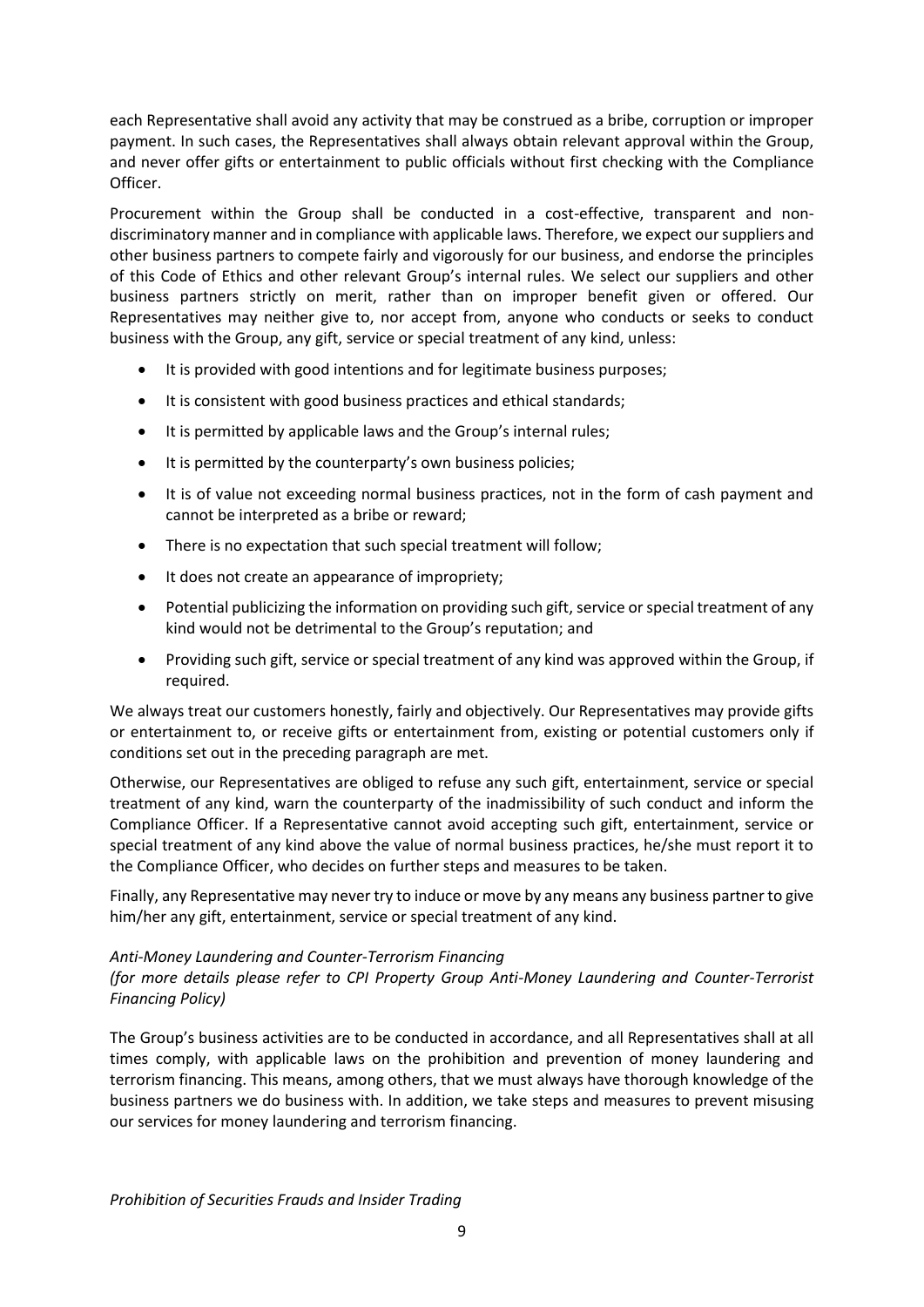### *(for more details please refer to CPI Property Group Securities Trading and Inside Information Policy)*

Our Representatives may have access by reason of their position in, or relation to, the Group to information that is not public (including information on financing, mergers and acquisitions) and that would probably result in a significant impact on the share price of any company inside or outside the Group or on related financial derivative instruments, had it been released.

As we comply with applicable laws on prohibition of securities frauds and insider trading, neither the Group, nor its Representatives may trade in the shares or other securities of any company in question, either directly or through another person, as long as this information has not been made public, and may not disclose such information, other than in the normal course of business.

In addition, within the Group any inside information shall only be disseminated to other Representatives on a need to know basis, such as a business purpose, and each Representative shall exercise care to keep such information secure from unnecessary or unintended disclosure, including disposal of documents containing such information.

#### *International Sanctions and Export Controls*

### *(for more details please refer to CPI Property Group Sanctions and Export Controls Policy)*

Number of countries adopted laws regulating the import and export of goods, services, software and technology, foreign economic and trade sanctions, export controls, embargoes and international boycotts of any type, whereas failure to comply with such laws may constitute a crime and the sanctions for non-compliance can include fines and imprisonment. Entity that does not comply may also be denied the right to participate in foreign trade with the state whose laws were breached.

Therefore, the Group and its Representatives comply with applicable laws of the European Union, USA, United Kingdom and those of other countries that may apply, concerning the import and export of goods, services, software and technology, foreign economic and trade sanctions, export controls, embargoes and international boycotts of any type.

### *Participation in Public Procurement and Public Tenders*

We comply with laws on public procurement and public tenders, if applicable to us. Therefore, we apply zero tolerance policy in respect of any illegal or non-ethical practices relating to public procurement and public tenders, including bribery, corruption and frauds.

### *Prohibition of Cartels and Anti-Competitive Practices*

Our policy is to conduct business honestly and fairly, and to comply with applicable competition and antitrust laws. This means that (i) the Group utilizes competitive advantages while treating competitors appropriately, (ii) neither the Group, nor any of its Representatives may participate in illegal anticompetitive acts, including abuse of dominance or agreements to fix prices, manipulate or divide markets, limit production or otherwise unfairly restrict competition, and (ii) neither the Group, nor any of its Representatives may exchange any commercially sensitive information with the Group's competitors.

Violations of competition and antitrust laws may result in severe penalties and significant fines against the Group. There may also be sanctions against individual Representatives, including substantial fines and prison sentences.

### *Protection of Intellectual Property*

We recognize and respect the intellectual property rights of other persons and entities, and fulfil all ethical and legal obligations concerning use of intellectual property.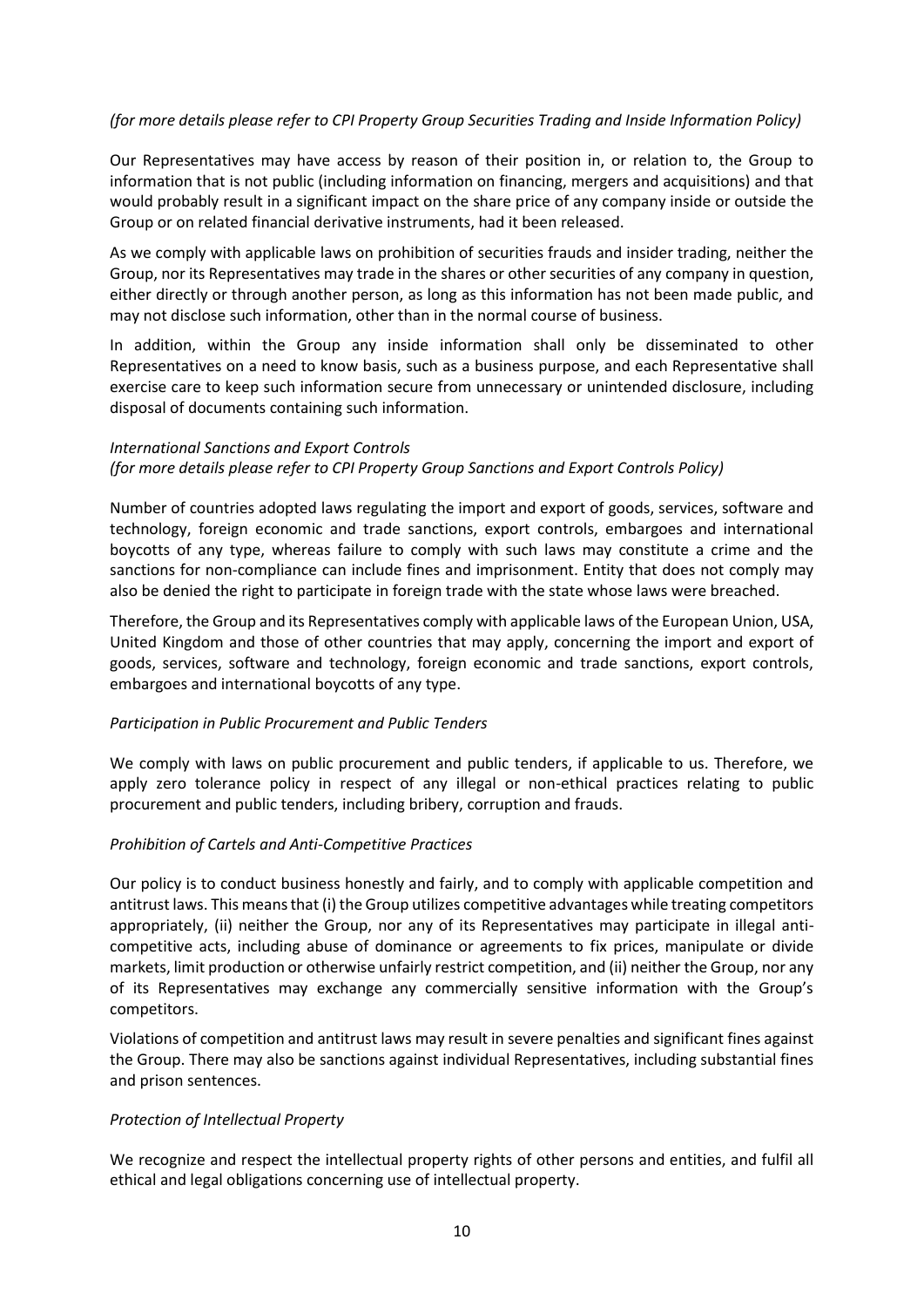The Group requires the Representatives to respect the copyrights, trademarks, patents and other intellectual property rights of all persons and entities to any material (including material downloaded from the internet and computer software), through:

- Using all proprietary information, property and rights only for the purposes, for which they are intended and approved for use; and
- Avoiding copying, improper use or distribution of any work subject to intellectual property rights without the owner's prior permission,

as violations of the above may result in civil or criminal liability for the Group or the Representatives.

Additionally, software purchases on behalf of the Group are permitted only with the appropriate approval granted within the Group, and any software shall be installed only by employees designated by the Information Technology department of the Group or through processes and resources sanctioned by the Information Technology department of the Group. In the majority of cases, computer software is licensed to the Group by the software developer, thus such software and related documentation is not owned by the Group. Unless authorized by the software developer, neither the Group, nor any Representative have the right to reproduce or copy the software or related documentation.

On the other hand, the Group reserves all rights to any intellectual property, including patents, trademarks and copyrights, developed by the Representatives on the Group time or utilizing the Group's resources during the course of their relationship to the Group.

### *Protection of Confidential Information*

*(for more details please refer to CPI Property Group Regulation R0016 – Security Policy and Directive D0054 – Protection of Information)*

One of our most important assets is confidential (or otherwise privileged) information, including our internal information and trade secrets. Such information, notwithstanding whether developed by us or provided to us by our customers, suppliers or other business partners, may include the list of current and prospective customers, suppliers or assets of the Group, the financial and technical information concerning the Group's assets (e.g., period of renewal of leases, rents and expenses, financial projections, maintenance level of buildings and projects, or information relating to future disposals or acquisitions of assets), as well as training and organizational documents.

Each Representative shall comply with applicable information protection laws, which implies that each Representative has a duty to refrain from disclosing confidential information, unless and until that information is released to the public through approved channels, or unless he/she obtained the approval of the responsible member of the Group's management to disclose the confidential information. Additionally, before disclosing such information, the individual or entity receiving the information shall enter into a confidentiality or non-disclosure agreement with the Group. The aforesaid also requires that the Representatives shall refrain from discussing confidential information with outsiders and even with other Representatives, unless those fellow Representative have a legitimate need to know the information in order to perform their duties.

Be also aware that unauthorized posting or discussion of any confidential information concerning the Group's business or prospects on the internet is prohibited, and all e-mails, voice mails and other communications within the Group are presumed confidential and shall not be forwarded or otherwise disseminated outside the Group, except where required for legitimate business purposes. The Representatives leaving the Group shall return to the Group all confidential information in their possession, as unauthorized keeping, use or distribution of such information could be illegal and result in civil liability and/or criminal penalties.

Finally, the Representatives shall take care not to inadvertently disclose confidential information. For this reason, all materials that contain confidential information, such as memos, notebooks, computer disks and laptop computers, shall be stored securely.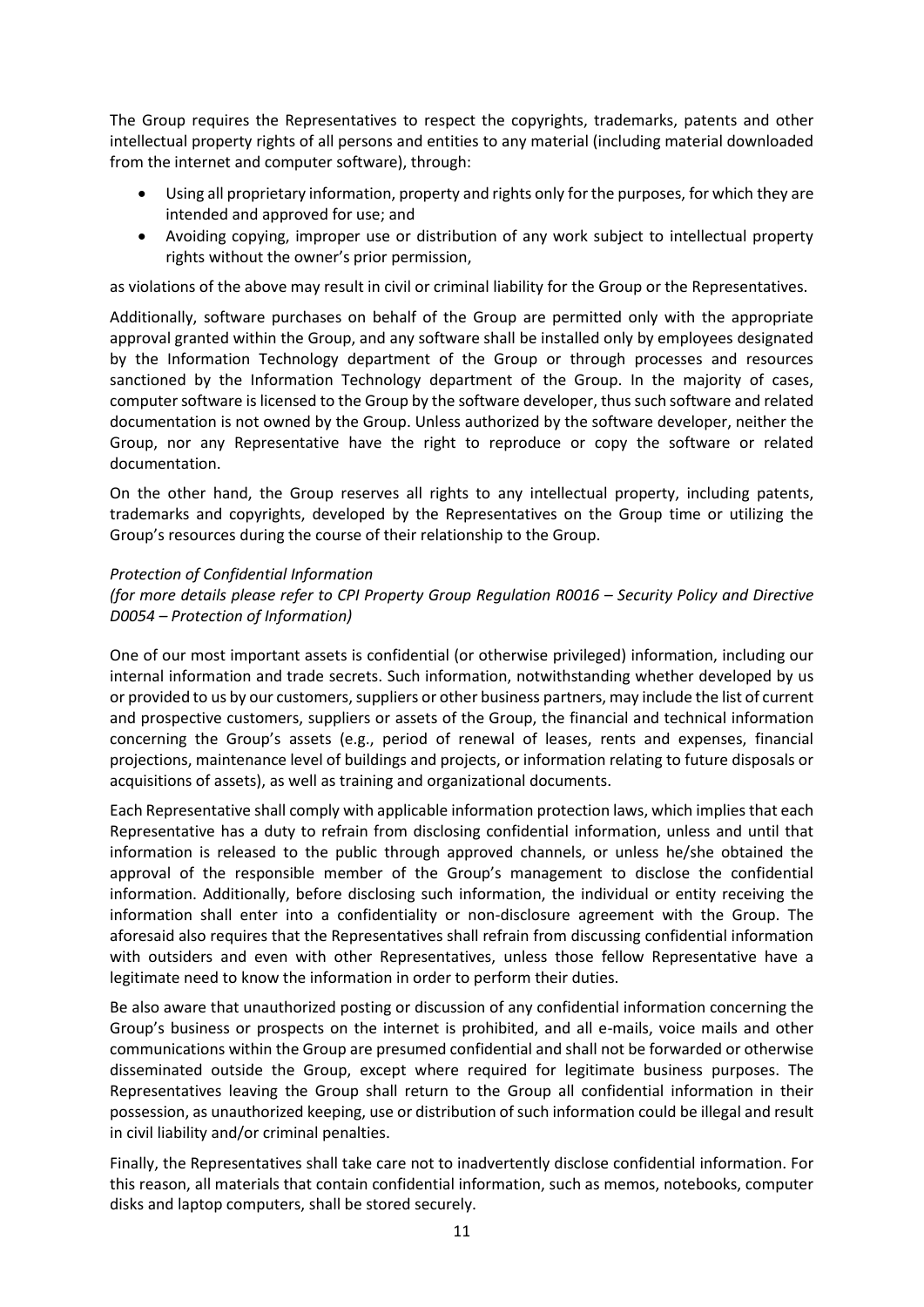### *Protection of Personal Data (for more details please refer to CPI Property Group Data Protection Policy)*

We comply with applicable laws on privacy and data protection, including Regulation (EU) No. 2016/679 of the European Parliament and of the Council of 27 April 2016 on the protection of natural persons with regard to the processing of personal data and on the free movement of such data (GDPR).

We collect and retain personal data only to the minimum extent and for proper purposes as required by applicable laws and the Group's operation need. We also take all necessary or appropriate steps and measures to comply with applicable laws to safeguard and fairly process personal data, to maintain the confidentiality of personal data and prevent any accidental destruction, alteration, modification, loss, misuse, unlawful use or processing of, or unauthorized access to, personal data.

Certain Group companies have appointed Data Protection Officers, having the functional and organisational responsibility for compliance with applicable laws and the Group's internal rules on personal data protection. The Group companies and their Representatives shall report any alleged breach of applicable laws or the Group's internal rules on personal data security to the relevant Data Protection Officer.

### *Use of Group's Assets*

The Group's assets, facilities and services provided to the Representatives are for professional use only. Without prior authorization it is forbidden to take possession of or use Group's assets for personal gain or advantage, to alter, remove or destroy Group's assets, or to use the Group's services or equipment for personal purposes. Also, the Group's landlines and cell phones, e-mail services, internet access and other equipment and subscriptions must be used primarily for professional purposes. Concerning access to the internet, it is forbidden to download non-professional data or to visit websites, whose content is unlawful or could be otherwise detrimental to the Group's reputation.

### *Use of Agents*

Honesty and integrity are key standards for the selection and retention of those who represent, or act on behalf of, the Group. Our policy is that agents acting on our behalf must be willing to certify to their compliance with our internal rules and procedures, including this Code of Ethics, and may never be retained to circumvent our ethical and business standards.

### *Political Involvement, Lobbing and Public Policy*

We encourage our Representatives to become involved in civic affairs and to participate in the political process. This is a way, in which we all can practice good citizenship and make meaningful contributions to our communities. However, any political activity on the Representative's own behalf must occur strictly in an individual and private capacity, not on behalf of the Group, strictly in the Representative's own time and may not be detrimental to the reputation of the Group.

Moreover, use of the Group's resources or funds to campaign for an elected position or make a contribution to a political party or candidate is strictly prohibited. The Representatives interested in serving in an elected or appointed public position shall advise the Compliance Officer to ensure understanding of the Group's internal rules and possible legal ramifications and to manage possible conflicts of interests, including anti-bribery and anti-corruption compliance requirements.

Any lobbing activities on behalf of the Group may be pursued only by persons duly authorized thereto. Any such activities may never be detrimental to the reputation of the Group or collide with rules concerning prohibition of corruption, bribery and frauds (as specified in the above section on Prohibition of Corruption, Bribery and Frauds).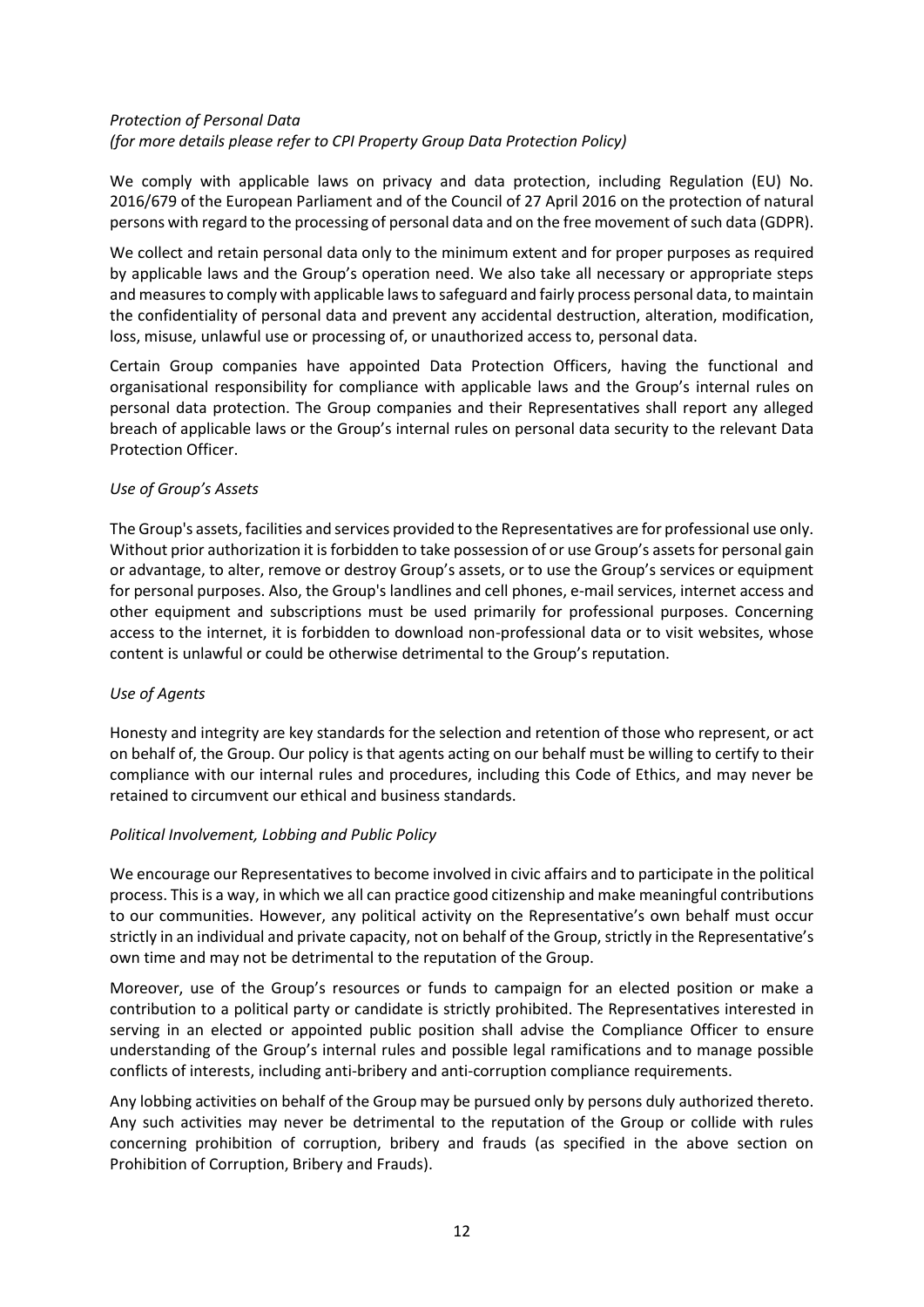### *Protection of Good Reputation*

In order to avoid inappropriate or inaccurate reputation and publicity of the Group, we disclose information concerning the Group and its work to the media (whether printed, broadcasted or on the internet) or otherwise to the public only through authorized persons and specific limited channels. We disclose only true, accurate and not misleading information. The Representatives may not provide any information to the media or public about the Group and its work, regardless whether off-the-record, for background only, confidentially or secretly. All inquiries or calls from the press shall be referred to the Public Relations and Marketing Director of the Group.

Accounts on the social networks under the Group's brand can be established only with prior consent of the Group. Information published by the Representatives on the social networks via their private accounts may not be detrimental to the Group's reputation, but each Representative shall strive to protect and enhance the Group's reputation.

We also use only decent and ethical marketing and advertising.

### *Rules for Gifts and Hospitality*

Giving gifts to or accepting gifts from, as well as providing hospitality to or accepting hospitality from, individuals or entities that we do business with, may be a valuable way for the Group to establish and maintain good business relationships. However, it may never collide with rules concerning prohibition of corruption, bribery and frauds (as specified in the above section on Prohibition of Corruption, Bribery and Frauds).

### *Rules for Charity and Sponsorship*

We believe that charity and sponsor contributions are important to the communities, where we operate. We respect our local communities and do our best to broaden recognition of the Group's capabilities to improve community relations.

Therefore, we provide addressed financial support to specific sport, cultural, charitable and social projects and activities, however, never in order to obtain illegal or non-ethical benefit or advantage. We always keep neutral apolitical position and never provide financial or other support to political parties or movements.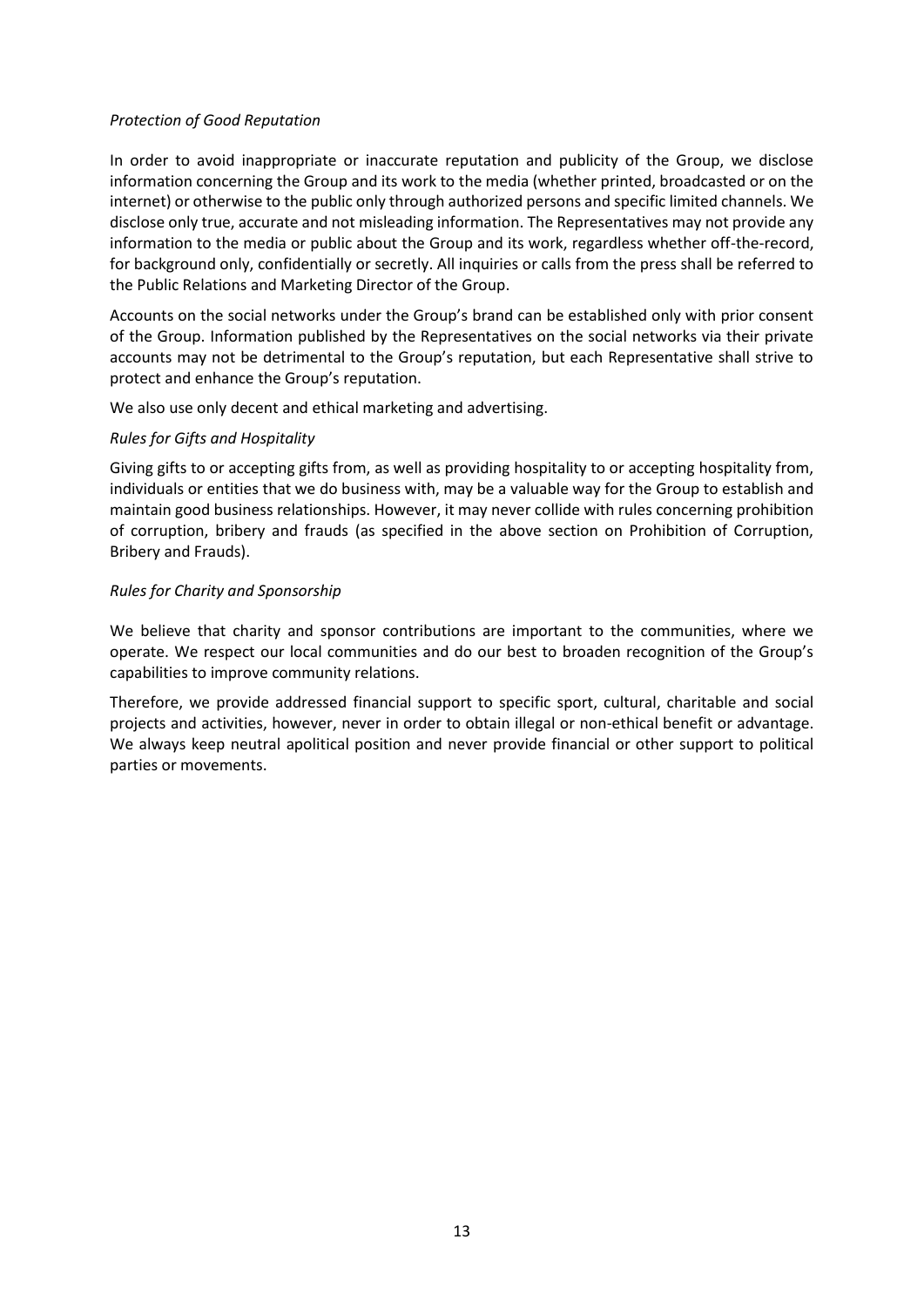### <span id="page-13-0"></span>**V. HUMAN CAPITAL**

### *(for more details please refer to CPI Property Group Human Capital and Employment Policy)*

It is our belief that people are our largest and most important asset. Therefore, we summarize below the foundation theme for our approach to our Representatives, in particular to our employees.

### *Labour Relationships*

We put all efforts to creating family-like relationships on all our workplaces, where each Representative feels included, valued and respected. Accordingly, we expect all our Representatives to show honesty, openness, integrity and dignity in their mutual relationship. We tolerate no abuse, mental or physical.

### *Equal Treatment, Non-Discrimination and Diversity*

We believe that best synergies occur, when different personalities and characters come together. We therefore strive to create an inclusive workplace supporting diversity.

We do not tolerate any form of unequal treatment or discrimination based on any characteristics that do not relate to work, such as age, gender, religion, race, nationality, language, political views or associations.

### *Recruitment Policy*

We make sure that all our Representatives are selected based on merits and that no criteria unrelated to the position are considered in the selection process. We try to hire the right person at the start, considering their qualification, motivation, plans and expectations.

### *Remuneration*

We operate a market-oriented remuneration scheme that provides generous remuneration to our Representatives and drives results.

### *Retention Policy*

We know that money is not everything. To retain our employees, we provide a wide scope of employment-related benefits, ranging from mortgage loan support and coordination, life insurance and pension scheme via educational support to support of leisure activities. We also want our Representatives to have sufficient time to refresh and to attend to their personal lives. We therefore support flexible working arrangements whenever possible and respect any statutory leaves and rest periods.

#### *Career Development Measures*

Development and growth of our Representatives is extremely important to us. We use numerous mechanisms to ensure that all human potential is uncovered, developed and put into use, such as regular feedback, mentorship, individual and team trainings, employee fulfilment and elevation process, professional growth monitoring and an employee promotion scheme.

### *Safety and Health Protection*

We believe that all our Representatives deserve to work in a safe and injury-free environment and we adopt all available measures to identify and eliminate risks to health that may appear in the workplace.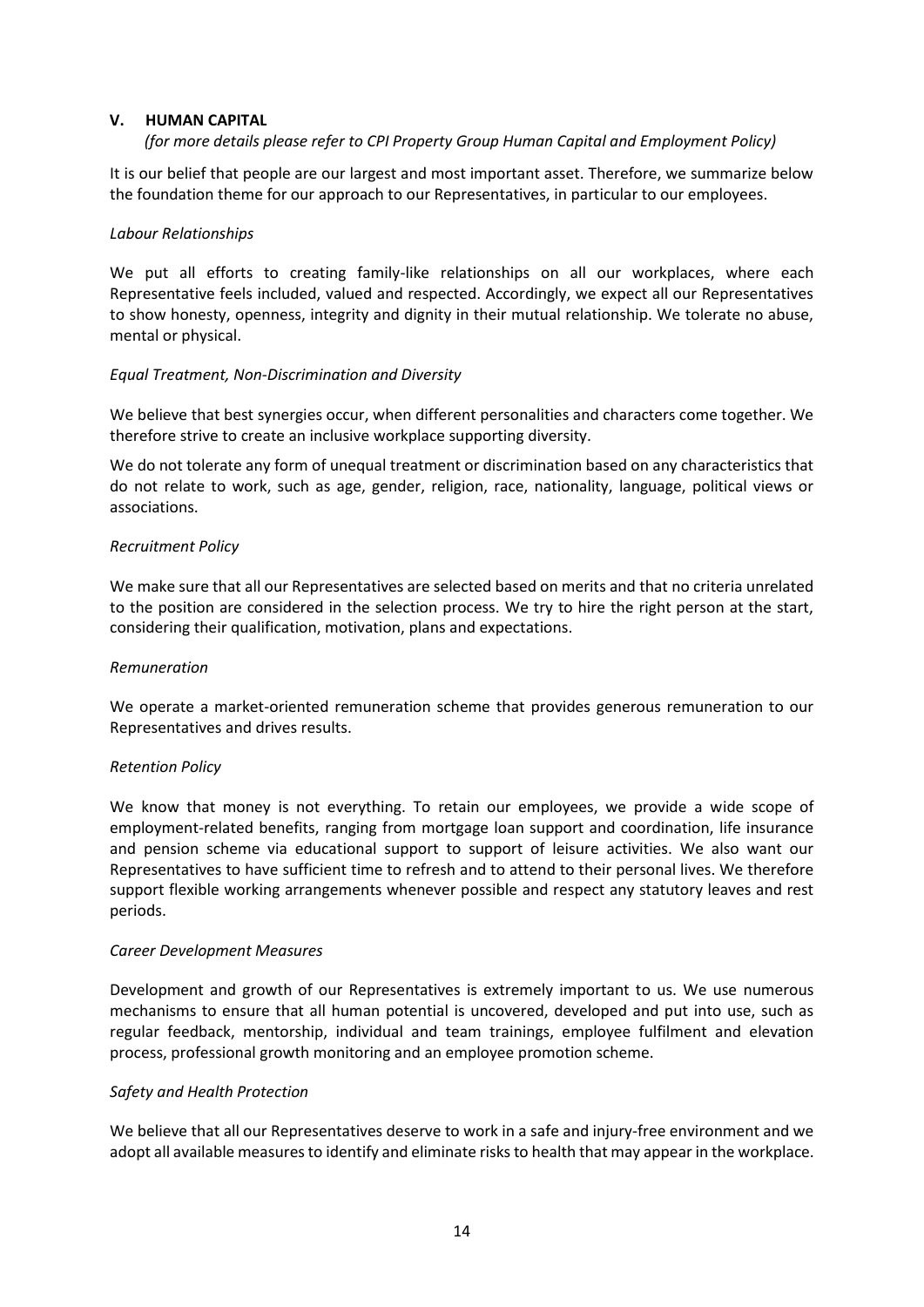### *Prohibition of Illegal Employment*

We do not tolerate any form of illegal employment such as child, compulsory or forced labour and hidden (de facto) employment. Employment of foreigners must always comply with immigration and other laws governing employment of foreigners.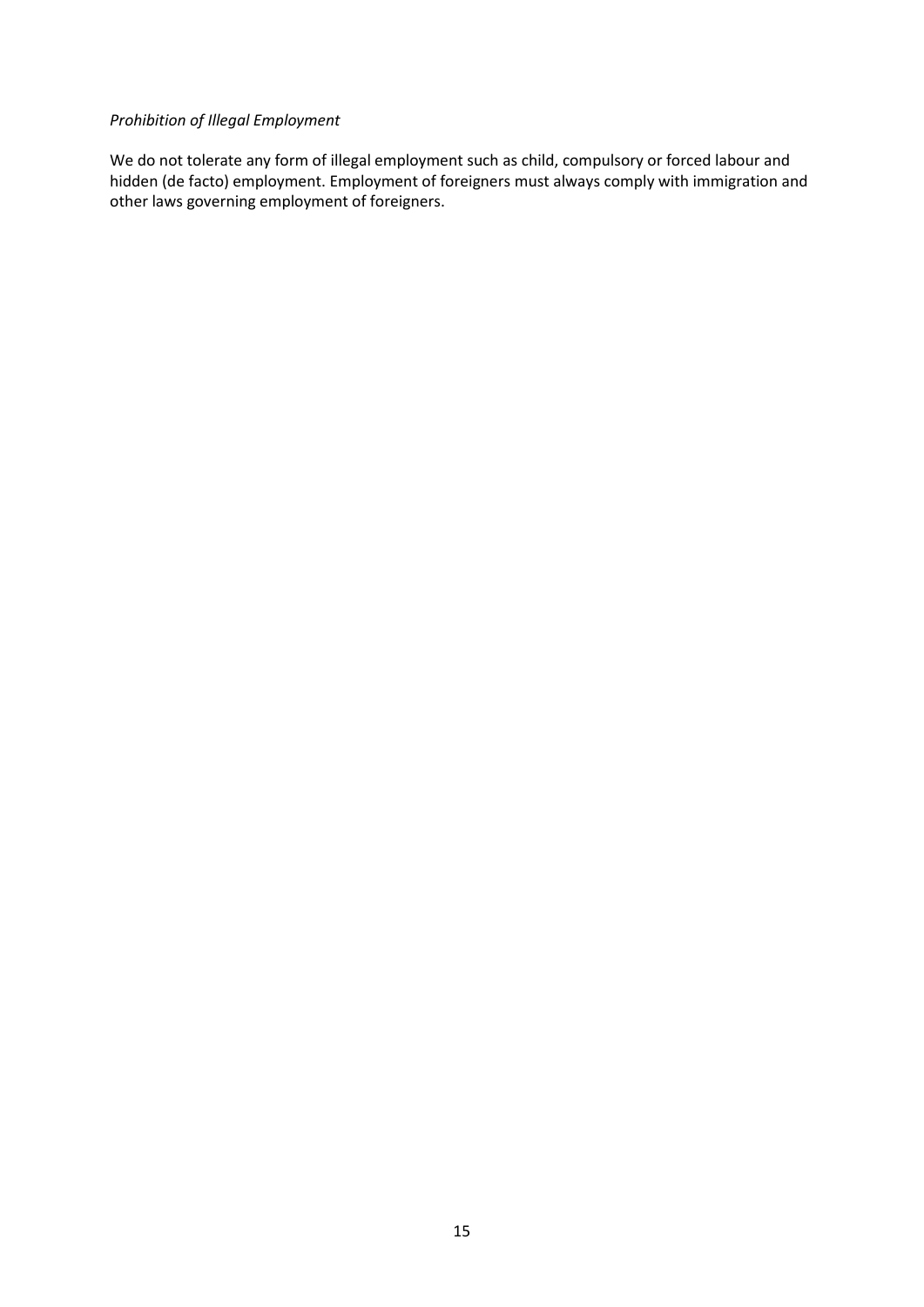### <span id="page-15-0"></span>**VI. ENVIRONMENT AND CORPORATE SOCIAL RESPONSIBILITY**

### *(for more details please refer to CPI Property Group Environmental and Corporate Social Responsibility Policy)*

#### *General Approach to Environment*

The real estate sector has an undeniable impact onto the environment and the environment has an impact onto the real estate sector. Therefore, it is of utmost importance for the Group to conduct its business in line with the highest environmental, social, and ethical standards, with an approach that is responsible, comprehensive, pragmatic and sensible. It is a priority of the Group to promote a sustainable approach towards real estate development and management, as well as to inspire and encourage other actors in the sector, be it business partners or even competitors.

Such sustainable business model will not only enable the Group to achieve its business objectives, but also will not present an extreme burden upon the environment for the present and future generations. In this regard, the Group strives to act as proactive owner and asset manager and to improve its performance on a continuous basis, quality, and resilience of its assets through local and regional efforts.

We put great emphasis on awareness making, both internally and externally, in all environmental, social and ethical matters. Therefore, we provide regular trainings and frequent communication on the related policies and undertakings at all levels. There is a range of individual and team training opportunities, professional growth monitoring, and responsibility development plans, the purpose of which is to prepare the Representatives to be at all times aware of their responsibilities, and to help the Group achieve its objectives.

### *Environmental Protection and Prohibition of Damaging Environment*

Environmental concerns are reflected at all levels and in all matters throughout all our activities, including all stages of the investment cycle, handling of natural materials, innovation, management of assets and procurement. At the centre of our endeavours are our strategic priorities, which are highstandard performance, energy efficiency, optimized use of natural and other resources, renewable energy sources, green buildings and innovation.

We believe that you measure what you treasure. Therefore, we put great efforts into monitoring, reporting, and evaluation of available data of our environmental and social performance. In order to adhere to the highest industry standards, we conduct internal, as well as external audits and reviews. We reflect environmental concerns in the performance indicators, both with respect to Representatives and at Group level.

### *Corporate Social Responsibility*

Real estate is at all times inevitably shaped by, and connected with, the communities and environments. We are therefore fully committed to bear our share of the responsibility, to act transparently, ensure accountability, and promote accessibility, inclusivity, and smart livelihoods. We strive to maintain the highest standards, wherever possible – through our Representatives, as well as when seeking and dealing with our customers, suppliers and other business partners.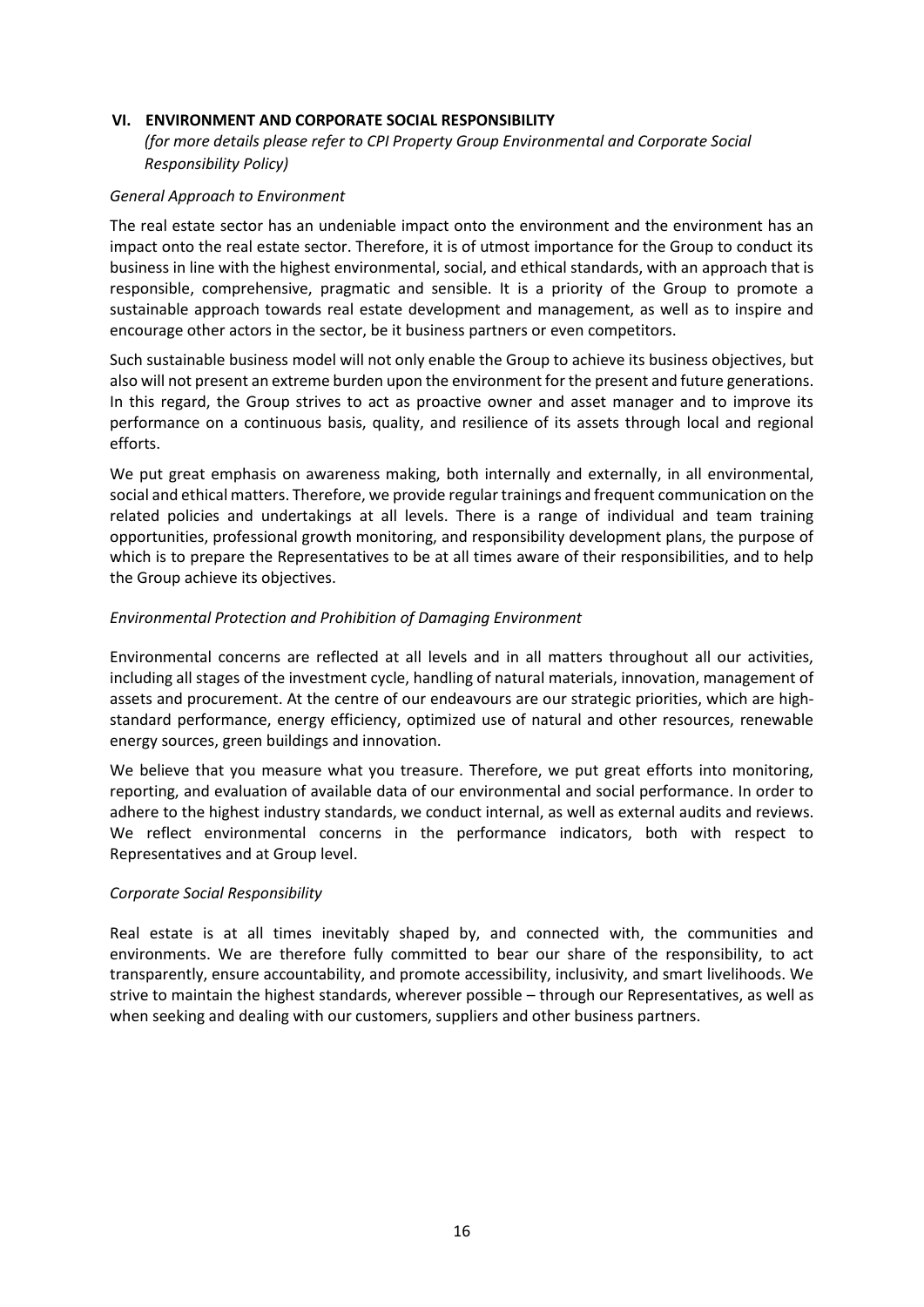### <span id="page-16-0"></span>**VII. ACCOUNTING, TAXATION, REPORTING AND RECORDS RETENTION**

The Group is successful real estate group, whose equity and certain debt securities are listed on multiple European stock exchanges. The Group duly complies with all accounting, tax and reporting obligations, as given by applicable laws, including obligations towards the respective stock exchanges.

The Group's books, records and other documents serve as a basis for managing its business, and are important for meeting its obligations, including accounting and tax obligations and those towards customers, suppliers and other business partners and stakeholders. Therefore, the Group protects and maintains its books, records and other documents in compliance with applicable laws and the Group's internal rules. Additionally, each Representative is responsible for managing documents and records under his/her control, including that documents and records are maintained in consistence with applicable laws and the Group's internal rules, and for avoiding the inadvertent disposal of such documents and records. On the other hand, each Representative shall appropriately dispose of nonessential documents and records, which are not needed any more (such as duplicate copies, reference files or drafts).

The integrity of the Group's books, records and other documents depends upon the validity, accuracy and completeness of the underlying information, including invoices, time reports and other inputs. Therefore, all such underlying information must be properly recorded, classified and summarized in accordance with the Group's internal rules, which, in turn, shall comply with generally accepted accounting principles and applicable laws. Making any false or misleading entries on any Group's books, records or other documents, including financial reports, test reports or time reports, is strictly prohibited.

Any payments made or received by the Group must be promptly and accurately recorded in the books. No payment on behalf of the Group shall be approved without adequate supporting documentation, nor made with the intention or understanding that any part of such payment is to be used for any unlawful purpose. Finance and accounting officers of the Group have a special fiduciary responsibility to ensure that the Group's finance and accounting practices support the full, fair, accurate, timely and clear disclosure of the Group's financial condition and results of operations.